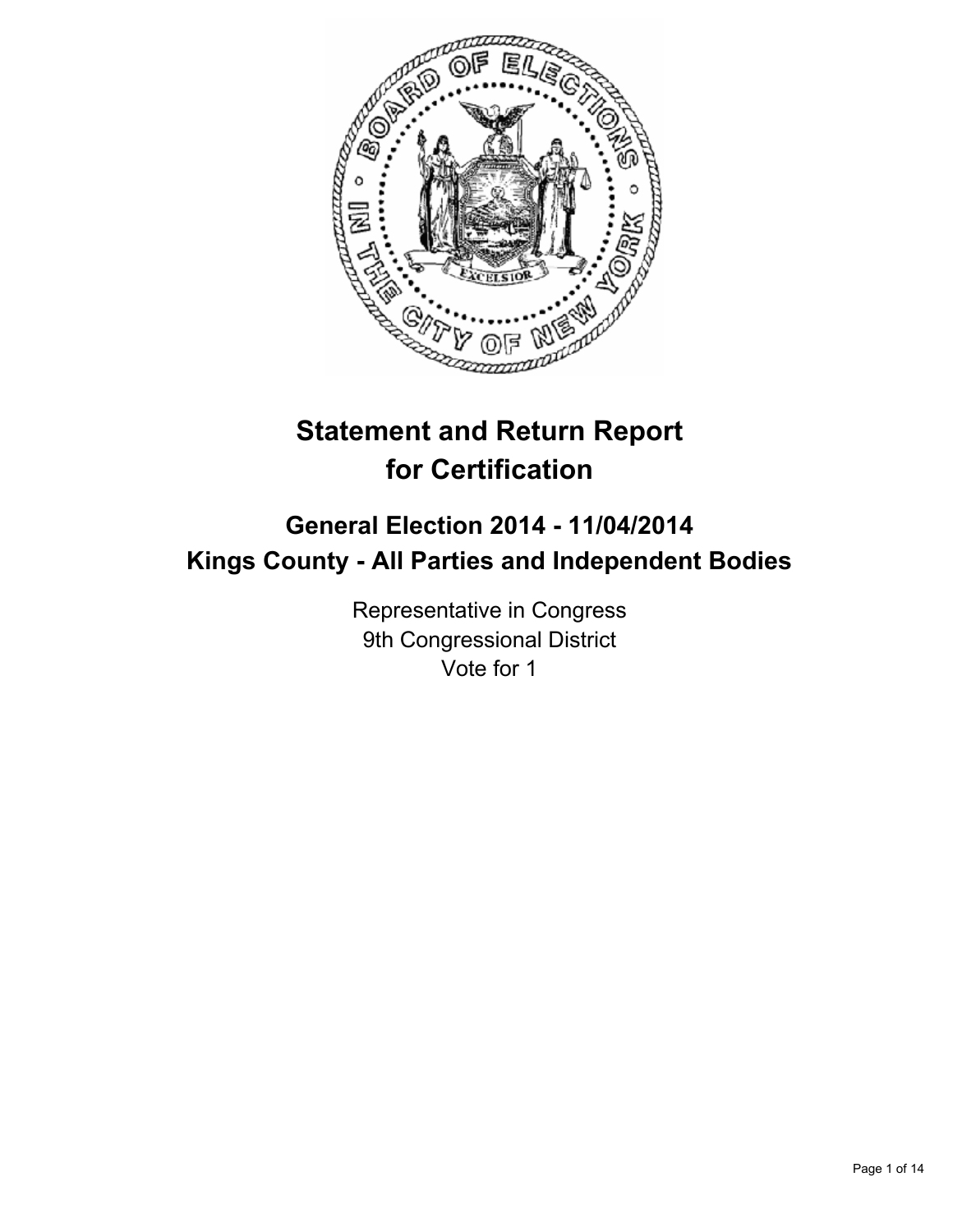

| PUBLIC COUNTER                                           | 12,448      |
|----------------------------------------------------------|-------------|
| <b>EMERGENCY</b>                                         | 2           |
| ABSENTEE/MILITARY                                        | 302         |
| <b>FEDERAL</b>                                           | 73          |
| <b>SPECIAL PRESIDENTIAL</b>                              | 0           |
| AFFIDAVIT                                                | 137         |
| <b>Total Ballots</b>                                     | 12,962      |
| Less - Inapplicable Federal/Special Presidential Ballots | 0           |
| <b>Total Applicable Ballots</b>                          | 12,962      |
| YVETTE D. CLARKE (DEMOCRATIC)                            | 6,836       |
| DANIEL J. CAVANAGH (CONSERVATIVE)                        | 3,276       |
| YVETTE D. CLARKE (WORKING FAMILIES)                      | 640         |
| ALAN S. FINTZ (WRITE-IN)                                 | 2           |
| BEN AKSELROD (WRITE-IN)                                  | 2           |
| BOBBY KALMANSEN (WRITE-IN)                               | $\mathbf 1$ |
| DAVID DUKE (WRITE-IN)                                    | $\mathbf 1$ |
| JERROD NADLER (WRITE-IN)                                 | 1           |
| JOE REGALOUTO (WRITE-IN)                                 | $\mathbf 1$ |
| KARL KRUGER (WRITE-IN)                                   | $\mathbf 1$ |
| LEE RHODES (WRITE-IN)                                    | 1           |
| MARK CALLENDER (WRITE-IN)                                | 1           |
| MICHAEL GREEN (WRITE-IN)                                 | 1           |
| MICHAEL GRIMM (WRITE-IN)                                 | 1           |
| MICHAEL H. COVEN (WRITE-IN)                              | 1           |
| MOHE AXGLROD (WRITE-IN)                                  | 1           |
| MOSHE AXELROD (WRITE-IN)                                 | 1           |
| OLEG KLEBAN (WRITE-IN)                                   | 1           |
| PETER WONG (WRITE-IN)                                    | 1           |
| RICHARD REISMAN (WRITE-IN)                               | 1           |
| SAMUEL RUBINSTEIN (WRITE-IN)                             | 1           |
| SOLOMON ZAFIR (WRITE-IN)                                 | 1           |
| STEPHEN COLBERT (WRITE-IN)                               | 1           |
| UNATTRIBUTABLE WRITE-IN (WRITE-IN)                       | 10          |
| <b>Total Votes</b>                                       | 10,784      |
| Unrecorded                                               | 2,178       |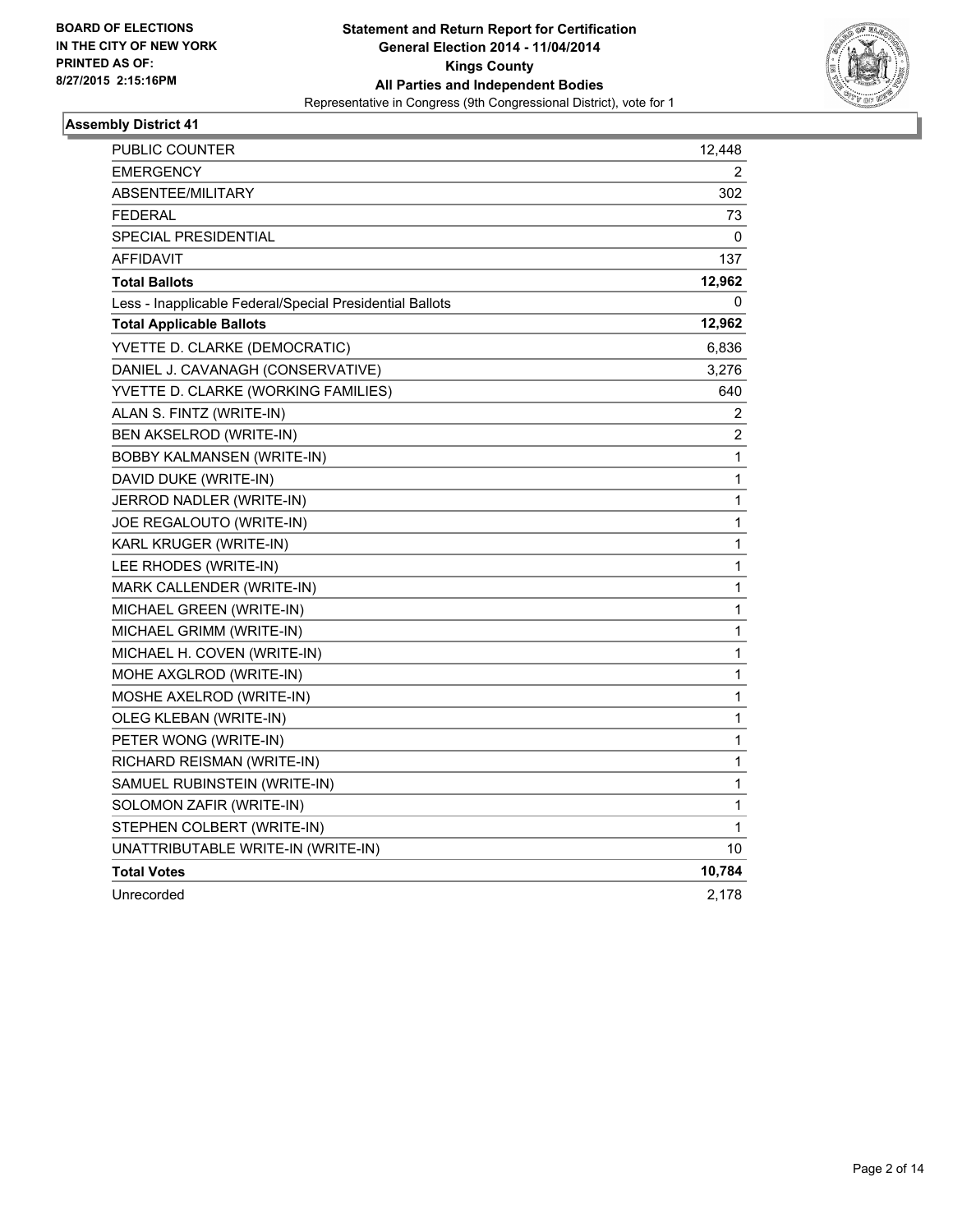

| PUBLIC COUNTER                                           | 14,923      |
|----------------------------------------------------------|-------------|
| <b>EMERGENCY</b>                                         | 2           |
| ABSENTEE/MILITARY                                        | 257         |
| <b>FEDERAL</b>                                           | 73          |
| SPECIAL PRESIDENTIAL                                     | 0           |
| AFFIDAVIT                                                | 259         |
| <b>Total Ballots</b>                                     | 15,514      |
| Less - Inapplicable Federal/Special Presidential Ballots | 0           |
| <b>Total Applicable Ballots</b>                          | 15,514      |
| YVETTE D. CLARKE (DEMOCRATIC)                            | 11,932      |
| DANIEL J. CAVANAGH (CONSERVATIVE)                        | 1,020       |
| YVETTE D. CLARKE (WORKING FAMILIES)                      | 1,356       |
| AL VANN (WRITE-IN)                                       | 1           |
| ANTHONY WEINER (WRITE-IN)                                | 1           |
| BEN AKSELROD (WRITE-IN)                                  | 1           |
| <b>BOBBY FINKELSTEIN (WRITE-IN)</b>                      | 1           |
| CHRIS OWENS (WRITE-IN)                                   | 1           |
| DAVID KIRKPARICK (WRITE-IN)                              | 1           |
| EDITH BARGOMA (WRITE-IN)                                 | $\mathbf 1$ |
| <b>GABRIEL V VEGA (WRITE-IN)</b>                         | $\mathbf 1$ |
| ISAAC ESTERMAN (WRITE-IN)                                | 1           |
| JOCOB I FRIEDMAN (WRITE-IN)                              | 1           |
| JON STEWART (WRITE-IN)                                   | 1           |
| L RICKIE TULLOCK (WRITE-IN)                              | 2           |
| LUCRETIA JOHN (WRITE-IN)                                 | 1           |
| MARY KAY SEERY (WRITE-IN)                                | $\mathbf 1$ |
| MATTHEW HOFFMAN (WRITE-IN)                               | 1           |
| MOOREVELL WILLIAMS (WRITE-IN)                            | 1           |
| NIGEL STURGES (WRITE-IN)                                 | 1           |
| RICHARD MICEWICZ (WRITE-IN)                              | 1           |
| RIKKI KOHEN (WRITE-IN)                                   | 1           |
| ROBBERT CARROLL (WRITE-IN)                               | 1           |
| STEPHEN COLBERT (WRITE-IN)                               | 1           |
| THAIANN EDWARDS (WRITE-IN)                               | 1           |
| UNATTRIBUTABLE WRITE-IN (WRITE-IN)                       | 6           |
| YVETTE MASON (WRITE-IN)                                  | 1           |
| <b>Total Votes</b>                                       | 14,338      |
| Unrecorded                                               | 1,176       |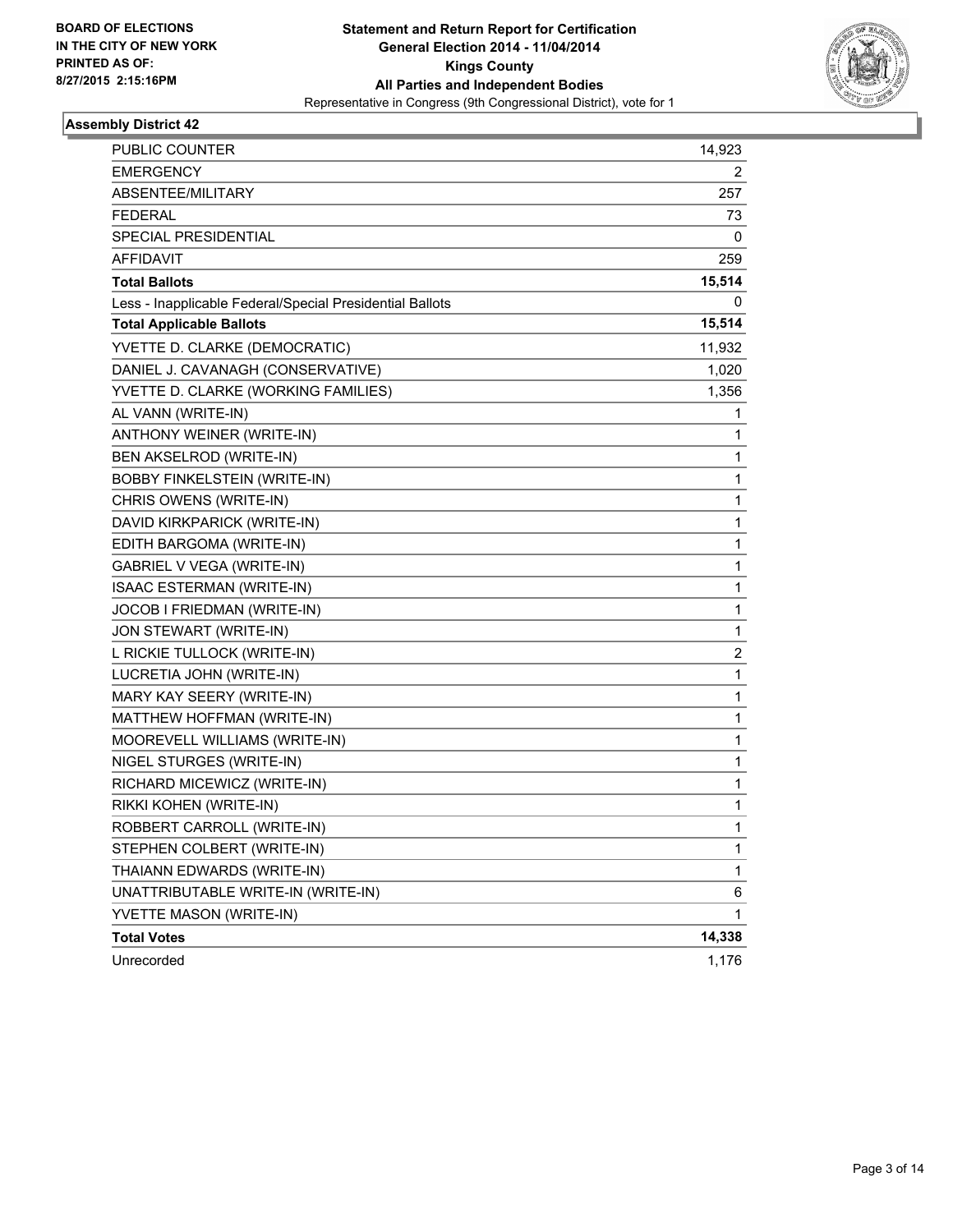

| PUBLIC COUNTER                                           | 16,469 |
|----------------------------------------------------------|--------|
| EMERGENCY                                                | 0      |
| ABSENTEE/MILITARY                                        | 346    |
| <b>FEDERAL</b>                                           | 76     |
| SPECIAL PRESIDENTIAL                                     | 0      |
| <b>AFFIDAVIT</b>                                         | 265    |
| <b>Total Ballots</b>                                     | 17,156 |
| Less - Inapplicable Federal/Special Presidential Ballots | 0      |
| <b>Total Applicable Ballots</b>                          | 17,156 |
| YVETTE D. CLARKE (DEMOCRATIC)                            | 14,001 |
| DANIEL J. CAVANAGH (CONSERVATIVE)                        | 758    |
| YVETTE D. CLARKE (WORKING FAMILIES)                      | 1,512  |
| ALICIA BOYD (WRITE-IN)                                   | 1      |
| ANGELA Y. DAVIS (WRITE-IN)                               | 1      |
| BRAD LANDER (WRITE-IN)                                   | 1      |
| DAVID KENE (WRITE-IN)                                    | 1      |
| DERRICK MILES (WRITE-IN)                                 | 1      |
| GEOFFREY A. DAVIS (WRITE-IN)                             | 1      |
| JEROME NATHANIEL (WRITE-IN)                              | 1      |
| JESSE E. HAMILTON (WRITE-IN)                             | 1      |
| JON GOOD (WRITE-IN)                                      | 1      |
| JOSHAD DONS (WRITE-IN)                                   | 1      |
| JUMAANE WILLIAMS (WRITE-IN)                              | 1      |
| KIMANI GRAY (WRITE-IN)                                   | 1      |
| L RICKIE TULLOCH (WRITE-IN)                              | 1      |
| MARC MINKOFF (WRITE-IN)                                  | 1      |
| MARTY MARKOWITZ (WRITE-IN)                               | 1      |
| QUEST B. FANNING (WRITE-IN)                              | 1      |
| SAM NICOLI (WRITE-IN)                                    | 1      |
| SAURDRA THOMAS (WRITE-IN)                                | 1      |
| STEPHEN COLBERT (WRITE-IN)                               | 1      |
| UNATTRIBUTABLE WRITE-IN (WRITE-IN)                       | 4      |
| <b>Total Votes</b>                                       | 16,294 |
| Unrecorded                                               | 862    |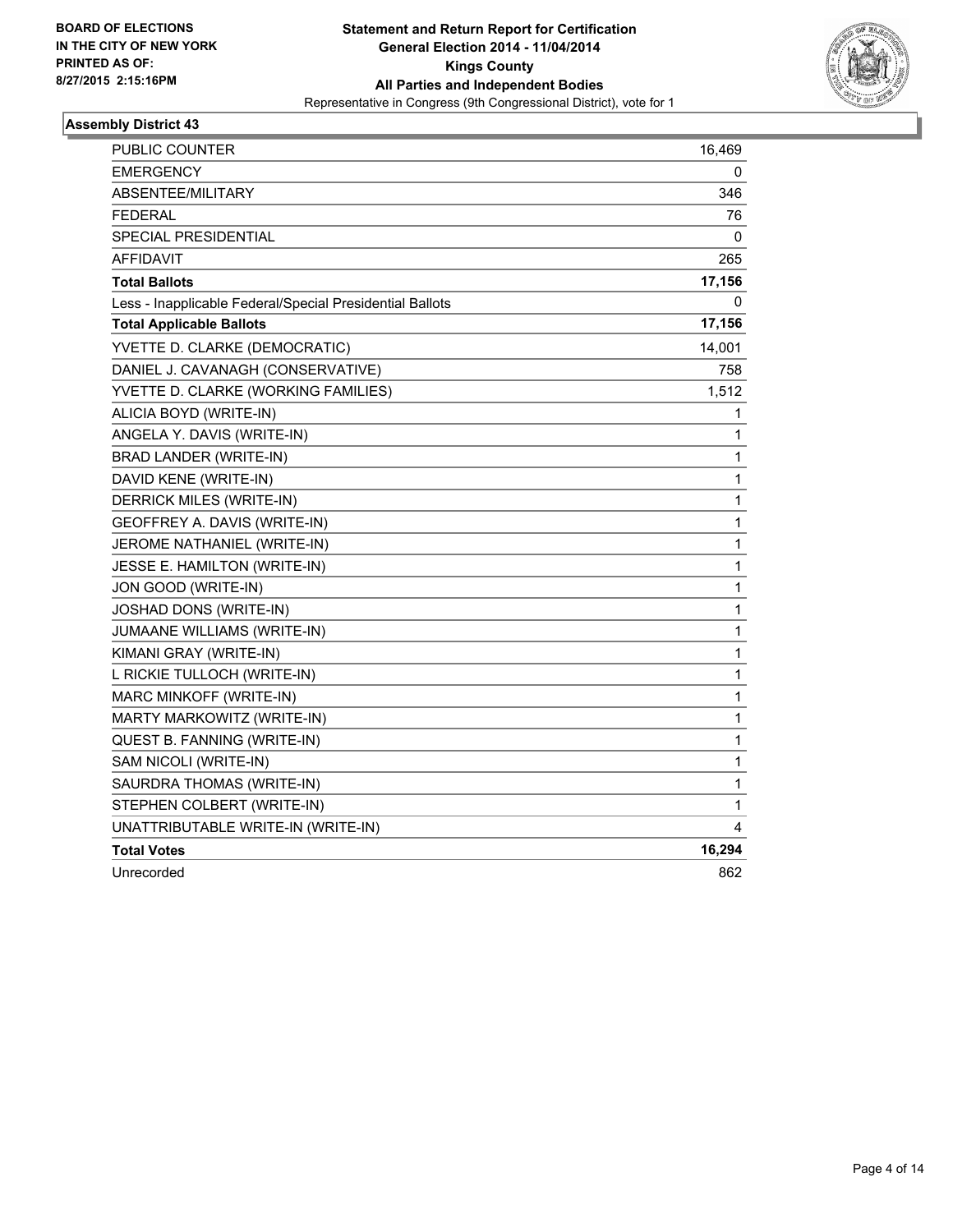

| <b>PUBLIC COUNTER</b>                                    | 13,028                  |
|----------------------------------------------------------|-------------------------|
| <b>EMERGENCY</b>                                         | 0                       |
| ABSENTEE/MILITARY                                        | 231                     |
| <b>FEDERAL</b>                                           | 98                      |
| <b>SPECIAL PRESIDENTIAL</b>                              | 0                       |
| AFFIDAVIT                                                | 174                     |
| <b>Total Ballots</b>                                     | 13,531                  |
| Less - Inapplicable Federal/Special Presidential Ballots | 0                       |
| <b>Total Applicable Ballots</b>                          | 13,531                  |
| YVETTE D. CLARKE (DEMOCRATIC)                            | 7,179                   |
| DANIEL J. CAVANAGH (CONSERVATIVE)                        | 1,616                   |
| YVETTE D. CLARKE (WORKING FAMILIES)                      | 3,435                   |
| AARON HERMAN (WRITE-IN)                                  | 1                       |
| BEAD VINDER (WRITE-IN)                                   | 1                       |
| BEN AKSELROD (WRITE-IN)                                  | 1                       |
| CHRIS OWENS (WRITE-IN)                                   | 1                       |
| CHRISTOPHER MELLON (WRITE-IN)                            | 1                       |
| DIANA GUEDMAN (WRITE-IN)                                 | 1                       |
| ERIC MCCLURE (WRITE-IN)                                  | $\mathbf{1}$            |
| <b>GEORGE SWEETING (WRITE-IN)</b>                        | 1                       |
| GLORIA MATTERA (WRITE-IN)                                | $\overline{c}$          |
| IAN OLAOV (WRITE-IN)                                     | 1                       |
| JACKIE TERRICLOTH (WRITE-IN)                             | 1                       |
| JASON LITRAK (WRITE-IN)                                  | 1                       |
| JIM BRENNAN (WRITE-IN)                                   | 1                       |
| KAREN JEHILAIN (WRITE-IN)                                | 1                       |
| LAWRANCE BECKES (WRITE-IN)                               | 1                       |
| LUMI MICNELLE ROLLEY (WRITE-IN)                          | 1                       |
| MOSHE MCKIE KRISBERG (WRITE-IN)                          | 1                       |
| PECK HENDERSON (WRITE-IN)                                | 1                       |
| PETER LANDON (WRITE-IN)                                  | 1                       |
| ROBERT ELSTEIN (WRITE-IN)                                | 2                       |
| RONALD SPENCE (WRITE-IN)                                 | 1                       |
| SEAN HAUGH (WRITE-IN)                                    | 1                       |
| STEPHEN COLBERT (WRITE-IN)                               | $\overline{\mathbf{c}}$ |
| TOM HANKS (WRITE-IN)                                     | 1                       |
| UNATTRIBUTABLE WRITE-IN (WRITE-IN)                       | 8                       |
| YEUGERY GOLDBERG (WRITE-IN)                              | 1                       |
| ZEPHYR TEACHOUT (WRITE-IN)                               | 1                       |
| <b>Total Votes</b>                                       | 12,267                  |
| Unrecorded                                               | 1,264                   |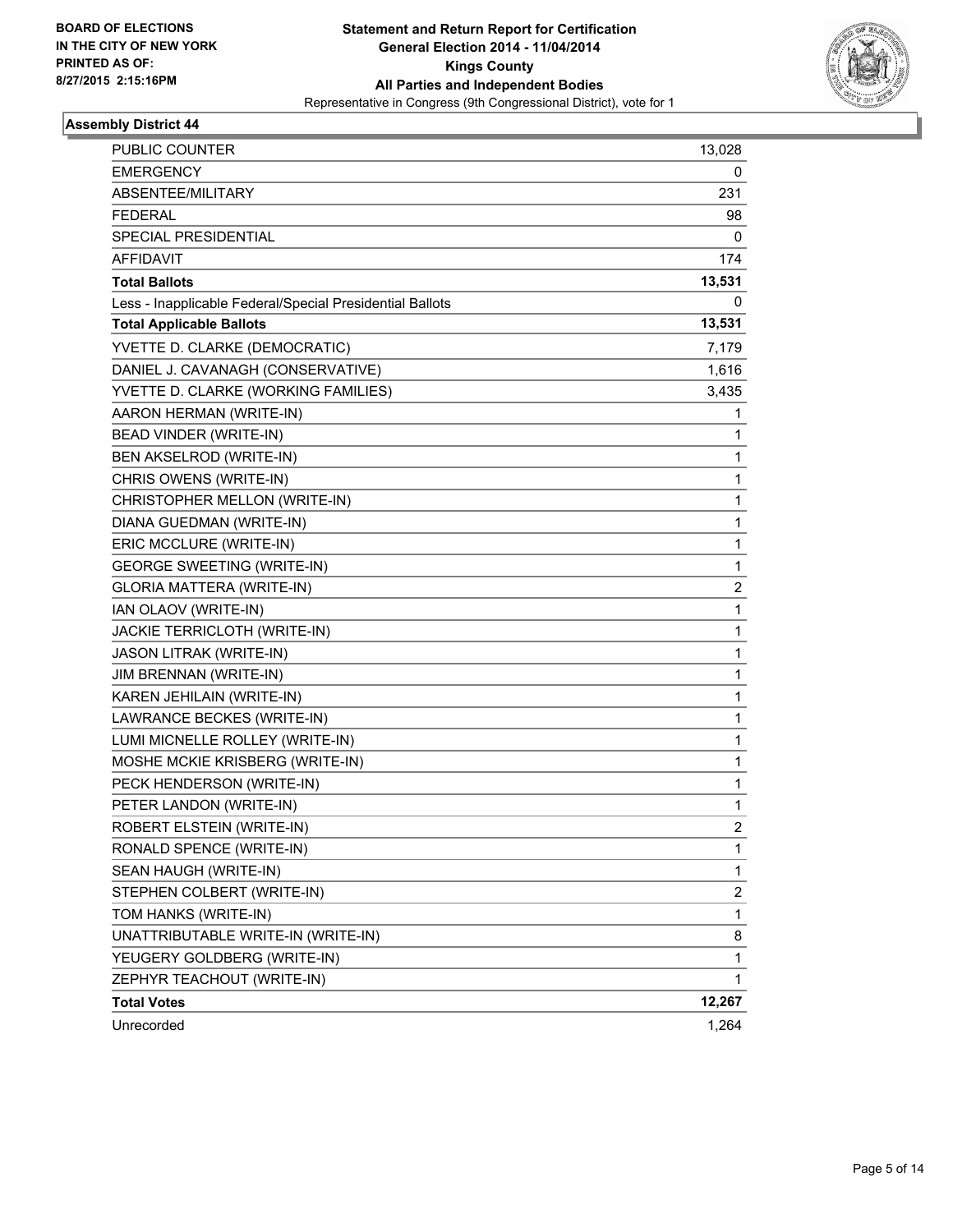

| <b>PUBLIC COUNTER</b>                                    | 2,586    |
|----------------------------------------------------------|----------|
| <b>EMERGENCY</b>                                         | 0        |
| ABSENTEE/MILITARY                                        | 57       |
| <b>FEDERAL</b>                                           | 13       |
| <b>SPECIAL PRESIDENTIAL</b>                              | $\Omega$ |
| <b>AFFIDAVIT</b>                                         | 18       |
| <b>Total Ballots</b>                                     | 2,674    |
| Less - Inapplicable Federal/Special Presidential Ballots | 0        |
| <b>Total Applicable Ballots</b>                          | 2,674    |
| YVETTE D. CLARKE (DEMOCRATIC)                            | 971      |
| DANIEL J. CAVANAGH (CONSERVATIVE)                        | 798      |
| YVETTE D. CLARKE (WORKING FAMILIES)                      | 120      |
| <b>BARNEY SMITH (WRITE-IN)</b>                           | 1        |
| CHAIM MORGULIS (WRITE-IN)                                | 1        |
| DAVID R. SOFFER (WRITE-IN)                               | 1        |
| IAN RANDAL STROCK (WRITE-IN)                             | 1        |
| PHYLLIS ZUNDELL (WRITE-IN)                               | 1        |
| YAACOV SCHAPIRO (WRITE-IN)                               | 1        |
| <b>Total Votes</b>                                       | 1,895    |
| Unrecorded                                               | 779      |

| <b>PUBLIC COUNTER</b>                                    | 2,476          |
|----------------------------------------------------------|----------------|
| <b>EMERGENCY</b>                                         | 0              |
| <b>ABSENTEE/MILITARY</b>                                 | 45             |
| <b>FFDFRAL</b>                                           | 28             |
| <b>SPECIAL PRESIDENTIAL</b>                              | $\Omega$       |
| <b>AFFIDAVIT</b>                                         | 25             |
| <b>Total Ballots</b>                                     | 2,574          |
| Less - Inapplicable Federal/Special Presidential Ballots | 0              |
| <b>Total Applicable Ballots</b>                          | 2,574          |
| YVETTE D. CLARKE (DEMOCRATIC)                            | 968            |
| DANIEL J. CAVANAGH (CONSERVATIVE)                        | 819            |
| YVETTE D. CLARKE (WORKING FAMILIES)                      | 112            |
| DOMINICK D'MARCO (WRITE-IN)                              | 1              |
| <b>GEORGE BUSH (WRITE-IN)</b>                            | 1              |
| IAN D. GIRSHEK (WRITE-IN)                                | $\overline{c}$ |
| MATT HOPPAED (WRITE-IN)                                  | 1              |
| TZV SCHWARTZ (WRITE-IN)                                  | 1              |
| <b>Total Votes</b>                                       | 1,905          |
| Unrecorded                                               | 669            |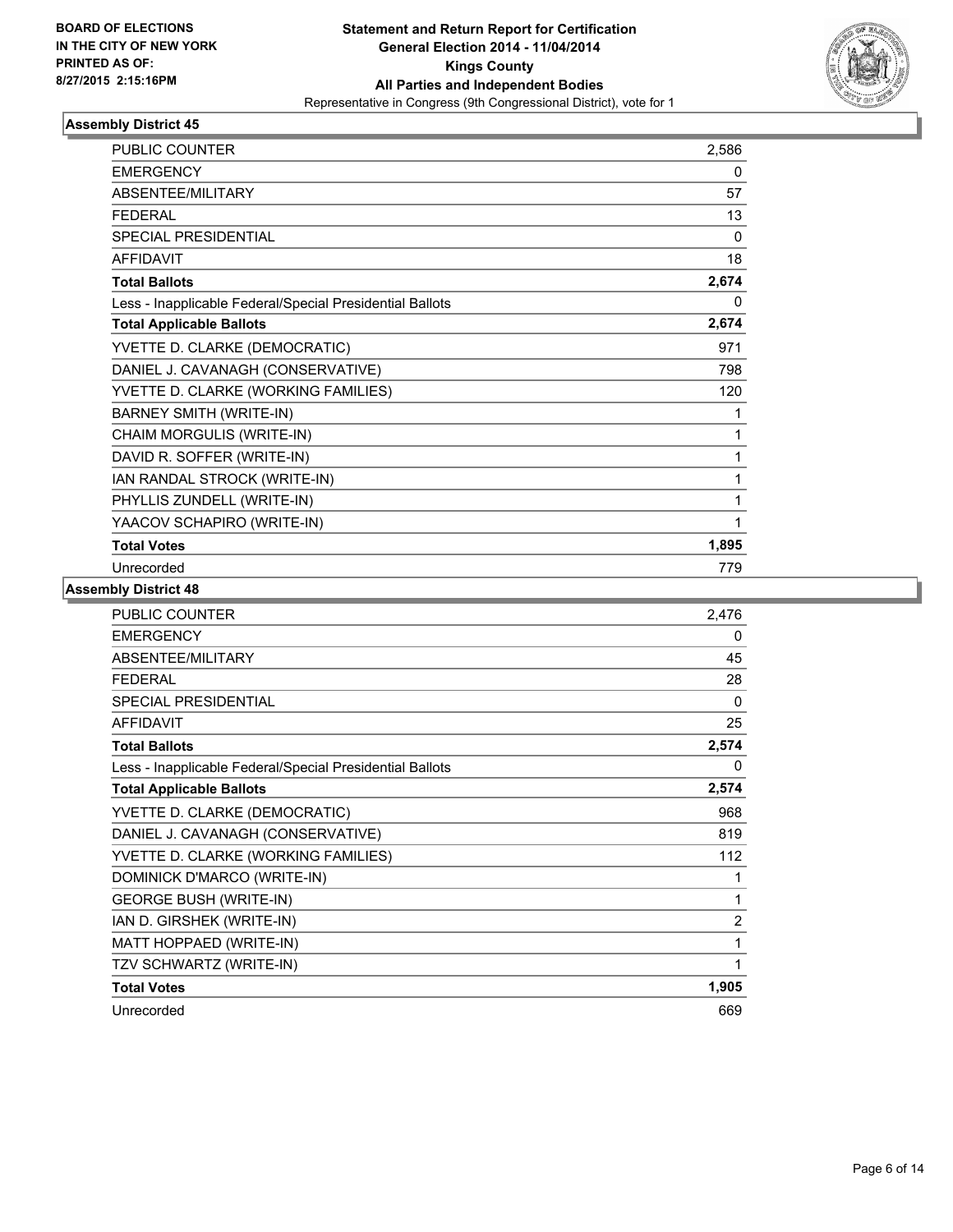

| PUBLIC COUNTER                                           | 46       |
|----------------------------------------------------------|----------|
| <b>EMERGENCY</b>                                         | 0        |
| ABSENTEE/MILITARY                                        |          |
| <b>FEDERAL</b>                                           | 0        |
| SPECIAL PRESIDENTIAL                                     | $\Omega$ |
| <b>AFFIDAVIT</b>                                         | 2        |
| <b>Total Ballots</b>                                     | 49       |
| Less - Inapplicable Federal/Special Presidential Ballots | 0        |
| <b>Total Applicable Ballots</b>                          | 49       |
| YVETTE D. CLARKE (DEMOCRATIC)                            | 31       |
| DANIEL J. CAVANAGH (CONSERVATIVE)                        | 3        |
| YVETTE D. CLARKE (WORKING FAMILIES)                      | 13       |
| <b>Total Votes</b>                                       | 47       |
| Unrecorded                                               | 2        |

| <b>PUBLIC COUNTER</b>                                    | 5,798 |
|----------------------------------------------------------|-------|
| <b>EMERGENCY</b>                                         | 0     |
| ABSENTEE/MILITARY                                        | 107   |
| <b>FEDERAL</b>                                           | 51    |
| <b>SPECIAL PRESIDENTIAL</b>                              | 0     |
| <b>AFFIDAVIT</b>                                         | 94    |
| <b>Total Ballots</b>                                     | 6,050 |
| Less - Inapplicable Federal/Special Presidential Ballots | 0     |
| <b>Total Applicable Ballots</b>                          | 6,050 |
| YVETTE D. CLARKE (DEMOCRATIC)                            | 3,555 |
| DANIEL J. CAVANAGH (CONSERVATIVE)                        | 373   |
| YVETTE D. CLARKE (WORKING FAMILIES)                      | 1,803 |
| ANDREW AKASON (WRITE-IN)                                 | 1     |
| ANNE KLAEYSEN (WRITE-IN)                                 | 1     |
| CHRIS OWENS (WRITE-IN)                                   | 3     |
| JAMES LANE (WRITE-IN)                                    | 1     |
| JEREMY SCAHILL (WRITE-IN)                                | 1     |
| JOE KOTZ (WRITE-IN)                                      | 1     |
| JOSH KESNER (WRITE-IN)                                   | 1     |
| PEARL BRADY (WRITE-IN)                                   | 1     |
| PETER LEWIS (WRITE-IN)                                   | 1     |
| RALPH NADER (WRITE-IN)                                   | 1     |
| ROBERT GIBBONS (WRITE-IN)                                | 1     |
| SID SOLOMON (WRITE-IN)                                   | 1     |
| STEVEN E SHOVERS (WRITE-IN)                              | 1     |
| TONY L. GIBSON (WRITE-IN)                                | 1     |
| UNATTRIBUTABLE WRITE-IN (WRITE-IN)                       | 6     |
| <b>Total Votes</b>                                       | 5,753 |
| Unrecorded                                               | 297   |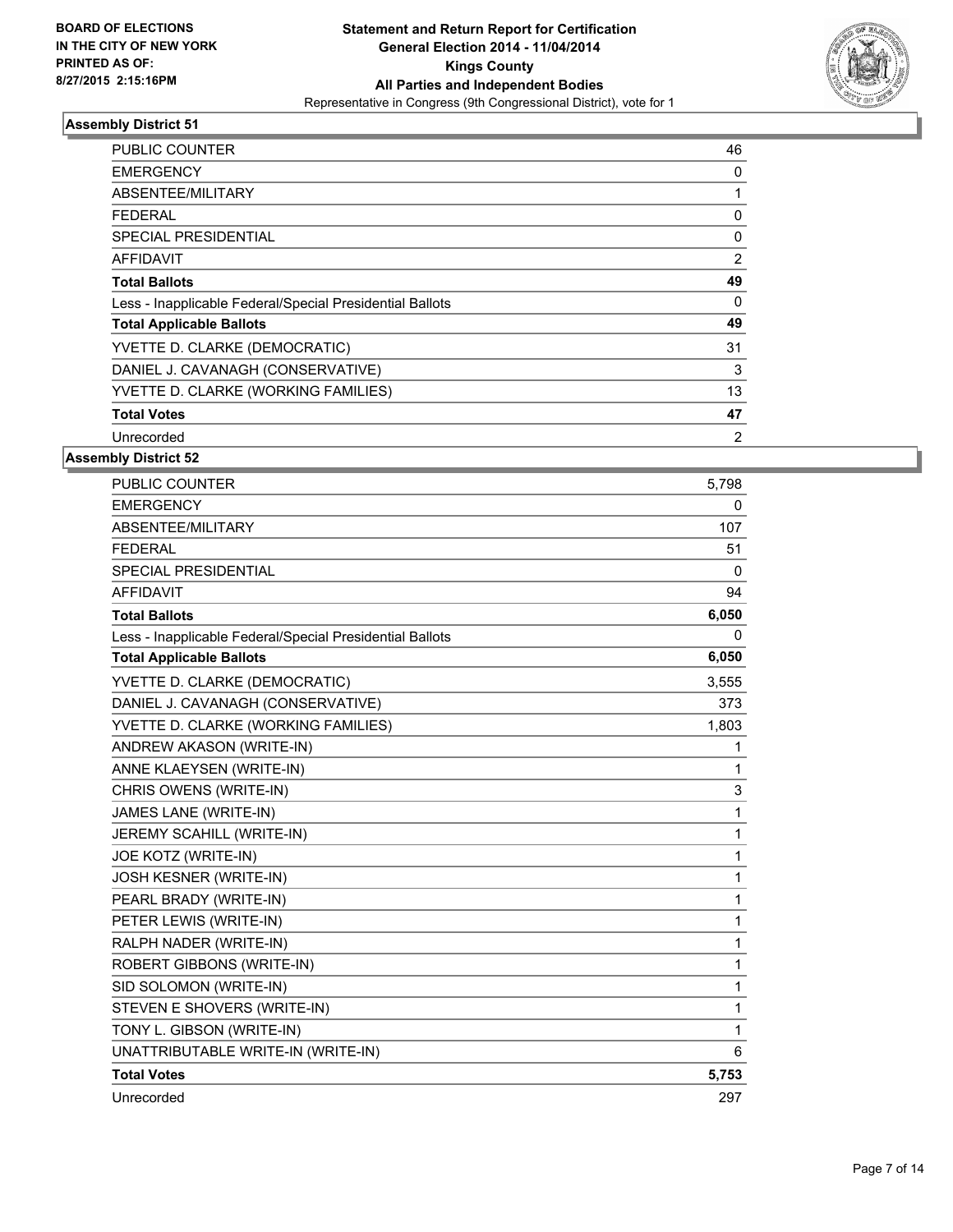

| <b>PUBLIC COUNTER</b>                                    | 5,903    |
|----------------------------------------------------------|----------|
| <b>EMERGENCY</b>                                         | 0        |
| ABSENTEE/MILITARY                                        | 81       |
| <b>FEDERAL</b>                                           | 12       |
| <b>SPECIAL PRESIDENTIAL</b>                              | $\Omega$ |
| <b>AFFIDAVIT</b>                                         | 102      |
| <b>Total Ballots</b>                                     | 6,098    |
| Less - Inapplicable Federal/Special Presidential Ballots | 0        |
| <b>Total Applicable Ballots</b>                          | 6,098    |
| YVETTE D. CLARKE (DEMOCRATIC)                            | 5,411    |
| DANIEL J. CAVANAGH (CONSERVATIVE)                        | 63       |
| YVETTE D. CLARKE (WORKING FAMILIES)                      | 217      |
| ESMONNI FISHER (WRITE-IN)                                | 1        |
| <b>GOLDY JUNIK (WRITE-IN)</b>                            | 1        |
| MICHELLE DAVIS (WRITE-IN)                                | 1        |
| UNATTRIBUTABLE WRITE-IN (WRITE-IN)                       | 3        |
| <b>Total Votes</b>                                       | 5,697    |
| Unrecorded                                               | 401      |

| <b>PUBLIC COUNTER</b>                                    | 2,269 |
|----------------------------------------------------------|-------|
| <b>EMERGENCY</b>                                         | 0     |
| ABSENTEE/MILITARY                                        | 17    |
| <b>FEDERAL</b>                                           | 6     |
| <b>SPECIAL PRESIDENTIAL</b>                              | 0     |
| <b>AFFIDAVIT</b>                                         | 49    |
| <b>Total Ballots</b>                                     | 2,341 |
| Less - Inapplicable Federal/Special Presidential Ballots | 0     |
| <b>Total Applicable Ballots</b>                          | 2,341 |
| YVETTE D. CLARKE (DEMOCRATIC)                            | 2,026 |
| DANIEL J. CAVANAGH (CONSERVATIVE)                        | 33    |
| YVETTE D. CLARKE (WORKING FAMILIES)                      | 149   |
| <b>Total Votes</b>                                       | 2,208 |
| Unrecorded                                               | 133   |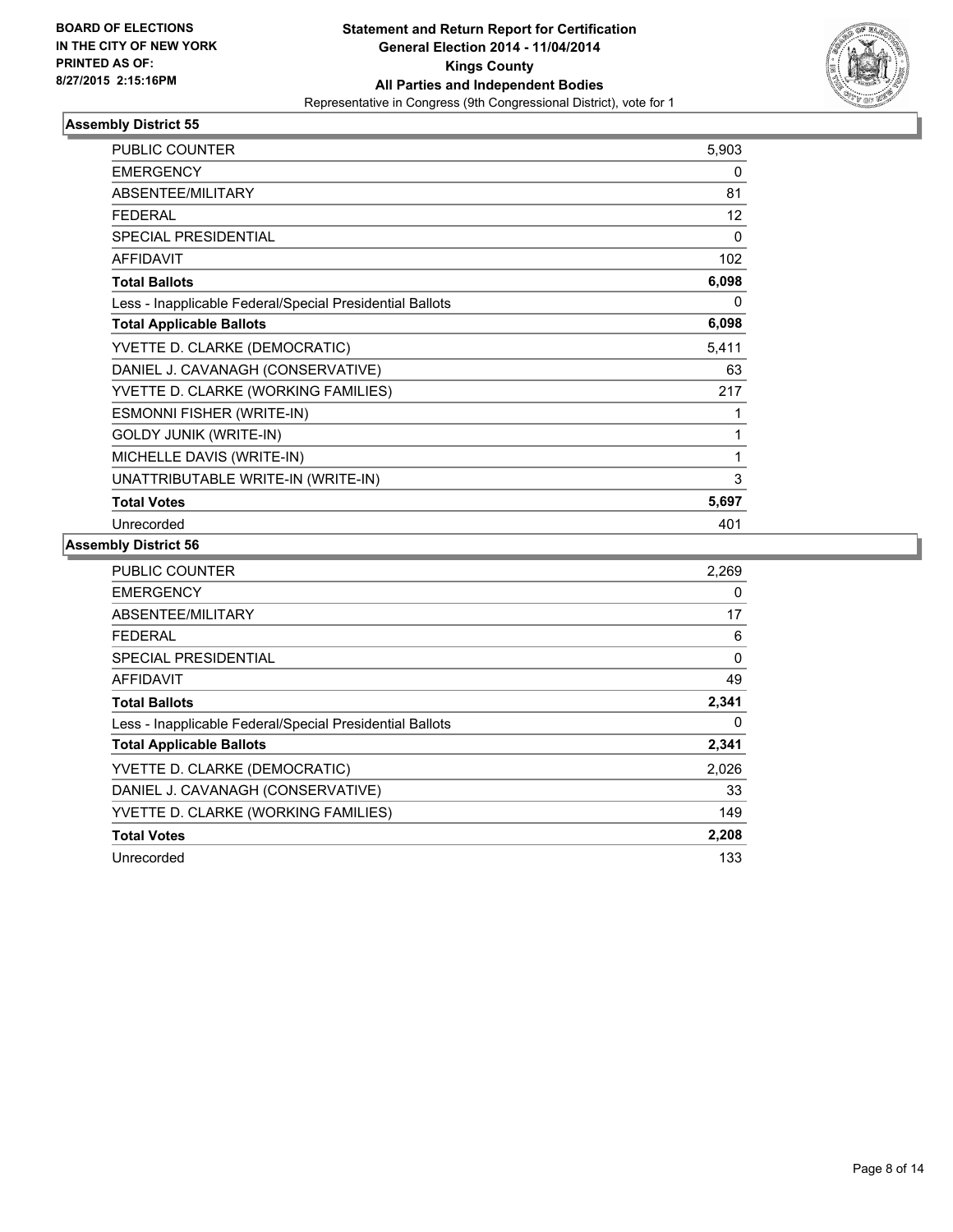

| PUBLIC COUNTER                                           | 8,173 |
|----------------------------------------------------------|-------|
| <b>EMERGENCY</b>                                         | 0     |
| ABSENTEE/MILITARY                                        | 190   |
| <b>FEDERAL</b>                                           | 29    |
| <b>SPECIAL PRESIDENTIAL</b>                              | 0     |
| <b>AFFIDAVIT</b>                                         | 120   |
| <b>Total Ballots</b>                                     | 8,512 |
| Less - Inapplicable Federal/Special Presidential Ballots | 0     |
| <b>Total Applicable Ballots</b>                          | 8,512 |
| YVETTE D. CLARKE (DEMOCRATIC)                            | 6,157 |
| DANIEL J. CAVANAGH (CONSERVATIVE)                        | 153   |
| YVETTE D. CLARKE (WORKING FAMILIES)                      | 1,815 |
| CHRIS OWENS (WRITE-IN)                                   | 1     |
| EDE FOX (WRITE-IN)                                       | 1     |
| <b>GUS VLAHAVAS (WRITE-IN)</b>                           | 1     |
| MATTHEW MORAN (WRITE-IN)                                 | 1     |
| SHIRLEY CHISHOLM (WRITE-IN)                              | 1     |
| STEVE PERRY (WRITE-IN)                                   | 1     |
| TOUSSAINT L'OVOITURE (WRITE-IN)                          | 1     |
| UNATTRIBUTABLE WRITE-IN (WRITE-IN)                       | 5     |
| <b>Total Votes</b>                                       | 8,137 |
| Unrecorded                                               | 375   |

| <b>PUBLIC COUNTER</b>                                    | 11,567 |
|----------------------------------------------------------|--------|
| <b>EMERGENCY</b>                                         | 1      |
| ABSENTEE/MILITARY                                        | 164    |
| <b>FEDERAL</b>                                           | 41     |
| <b>SPECIAL PRESIDENTIAL</b>                              | 0      |
| <b>AFFIDAVIT</b>                                         | 144    |
| <b>Total Ballots</b>                                     | 11,917 |
| Less - Inapplicable Federal/Special Presidential Ballots | 0      |
| <b>Total Applicable Ballots</b>                          | 11,917 |
| YVETTE D. CLARKE (DEMOCRATIC)                            | 10,871 |
| DANIEL J. CAVANAGH (CONSERVATIVE)                        | 115    |
| YVETTE D. CLARKE (WORKING FAMILIES)                      | 393    |
| JOEL ARUMAH (WRITE-IN)                                   | 1      |
| <b>KEVIN PARKER (WRITE-IN)</b>                           | 1      |
| SHARON CLARKO (WRITE-IN)                                 | 1      |
| UNATTRIBUTABLE WRITE-IN (WRITE-IN)                       | 2      |
| <b>Total Votes</b>                                       | 11,384 |
| Unrecorded                                               | 533    |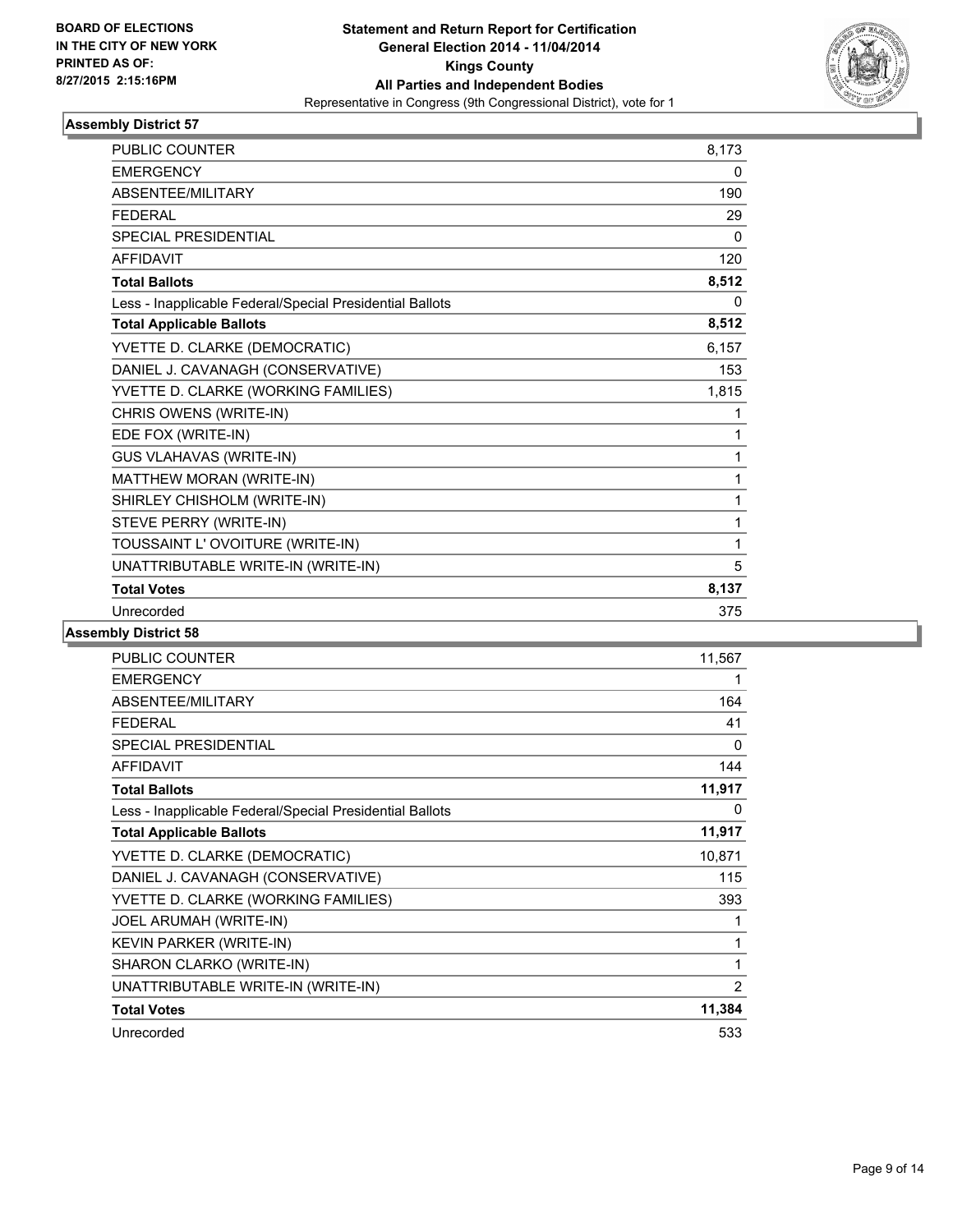

| <b>PUBLIC COUNTER</b>                                    | 1,436 |
|----------------------------------------------------------|-------|
| <b>EMERGENCY</b>                                         |       |
| ABSENTEE/MILITARY                                        | 24    |
| <b>FEDERAL</b>                                           | 0     |
| <b>SPECIAL PRESIDENTIAL</b>                              | 0     |
| <b>AFFIDAVIT</b>                                         | 7     |
| <b>Total Ballots</b>                                     | 1,468 |
| Less - Inapplicable Federal/Special Presidential Ballots | 0     |
| <b>Total Applicable Ballots</b>                          | 1,468 |
| YVETTE D. CLARKE (DEMOCRATIC)                            | 390   |
| DANIEL J. CAVANAGH (CONSERVATIVE)                        | 689   |
| YVETTE D. CLARKE (WORKING FAMILIES)                      | 69    |
| <b>BUDDY DEWITT (WRITE-IN)</b>                           | 1     |
| GARY A. LEVI (WRITE-IN)                                  | 1     |
| <b>Total Votes</b>                                       | 1,150 |
| Unrecorded                                               | 318   |

| <b>PUBLIC COUNTER</b>                                    | 737 |
|----------------------------------------------------------|-----|
| <b>EMERGENCY</b>                                         | 0   |
| ABSENTEE/MILITARY                                        | 5   |
| <b>FEDERAL</b>                                           | 0   |
| SPECIAL PRESIDENTIAL                                     | 0   |
| AFFIDAVIT                                                | 18  |
| <b>Total Ballots</b>                                     | 760 |
| Less - Inapplicable Federal/Special Presidential Ballots | 0   |
| <b>Total Applicable Ballots</b>                          | 760 |
| YVETTE D. CLARKE (DEMOCRATIC)                            | 669 |
| DANIEL J. CAVANAGH (CONSERVATIVE)                        | 11  |
| YVETTE D. CLARKE (WORKING FAMILIES)                      | 28  |
| UNATTRIBUTABLE WRITE-IN (WRITE-IN)                       | 2   |
| <b>Total Votes</b>                                       | 710 |
| Unrecorded                                               | 50  |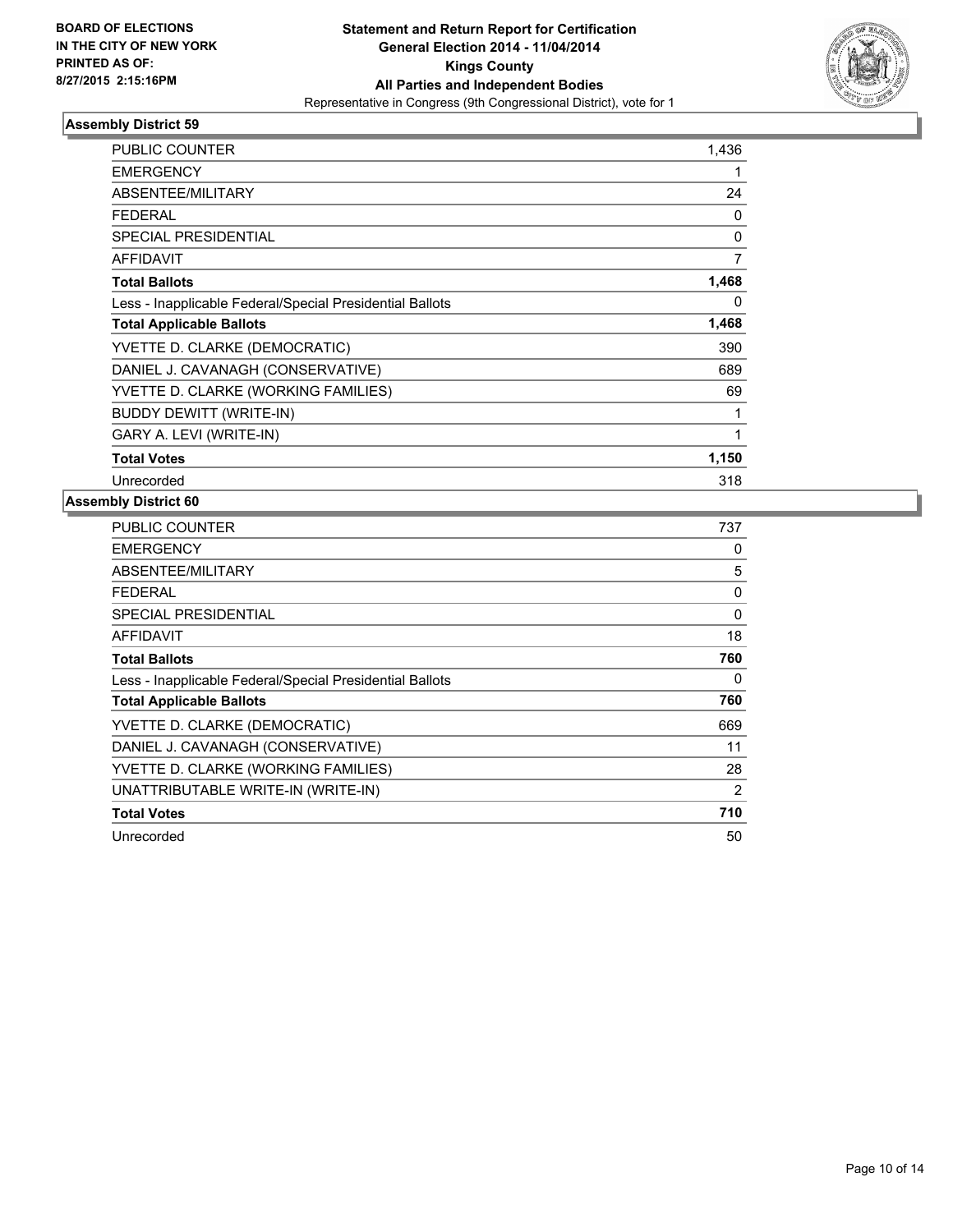

## **Total for Representative in Congress (9th Congressional District) - Kings County**

| <b>PUBLIC COUNTER</b>                                    | 97,859       |
|----------------------------------------------------------|--------------|
| <b>EMERGENCY</b>                                         | 6            |
| ABSENTEE/MILITARY                                        | 1,827        |
| <b>FEDERAL</b>                                           | 500          |
| SPECIAL PRESIDENTIAL                                     | 0            |
| <b>AFFIDAVIT</b>                                         | 1,414        |
| <b>Total Ballots</b>                                     | 101,606      |
| Less - Inapplicable Federal/Special Presidential Ballots | 0            |
| <b>Total Applicable Ballots</b>                          | 101,606      |
| YVETTE D. CLARKE (DEMOCRATIC)                            | 70,997       |
| DANIEL J. CAVANAGH (CONSERVATIVE)                        | 9,727        |
| YVETTE D. CLARKE (WORKING FAMILIES)                      | 11,662       |
| AARON HERMAN (WRITE-IN)                                  | 1            |
| AL VANN (WRITE-IN)                                       | 1            |
| ALAN S. FINTZ (WRITE-IN)                                 | 2            |
| ALICIA BOYD (WRITE-IN)                                   | 1            |
| ANDREW AKASON (WRITE-IN)                                 | 1            |
| ANGELA Y. DAVIS (WRITE-IN)                               | 1            |
| ANNE KLAEYSEN (WRITE-IN)                                 | 1            |
| ANTHONY WEINER (WRITE-IN)                                | 1            |
| BARNEY SMITH (WRITE-IN)                                  | $\mathbf{1}$ |
| BEAD VINDER (WRITE-IN)                                   | 1            |
| BEN AKSELROD (WRITE-IN)                                  | 4            |
| <b>BOBBY FINKELSTEIN (WRITE-IN)</b>                      | $\mathbf{1}$ |
| BOBBY KALMANSEN (WRITE-IN)                               | 1            |
| BRAD LANDER (WRITE-IN)                                   | 1            |
| <b>BUDDY DEWITT (WRITE-IN)</b>                           | 1            |
| CHAIM MORGULIS (WRITE-IN)                                | 1            |
| CHRIS OWENS (WRITE-IN)                                   | 6            |
| CHRISTOPHER MELLON (WRITE-IN)                            | 1            |
| DAVID DUKE (WRITE-IN)                                    | 1            |
| DAVID KENE (WRITE-IN)                                    | 1            |
| DAVID KIRKPARICK (WRITE-IN)                              | 1            |
| DAVID R. SOFFER (WRITE-IN)                               | 1            |
| DERRICK MILES (WRITE-IN)                                 | 1            |
| DIANA GUEDMAN (WRITE-IN)                                 | 1            |
| DOMINICK D'MARCO (WRITE-IN)                              | 1            |
| EDE FOX (WRITE-IN)                                       | 1            |
| EDITH BARGOMA (WRITE-IN)                                 | 1            |
| ERIC MCCLURE (WRITE-IN)                                  | 1            |
| ESMONNI FISHER (WRITE-IN)                                | 1            |
| GABRIEL V VEGA (WRITE-IN)                                | 1            |
| GARY A. LEVI (WRITE-IN)                                  | 1            |
| GEOFFREY A. DAVIS (WRITE-IN)                             | 1            |
| <b>GEORGE BUSH (WRITE-IN)</b>                            | 1            |
| <b>GEORGE SWEETING (WRITE-IN)</b>                        | 1            |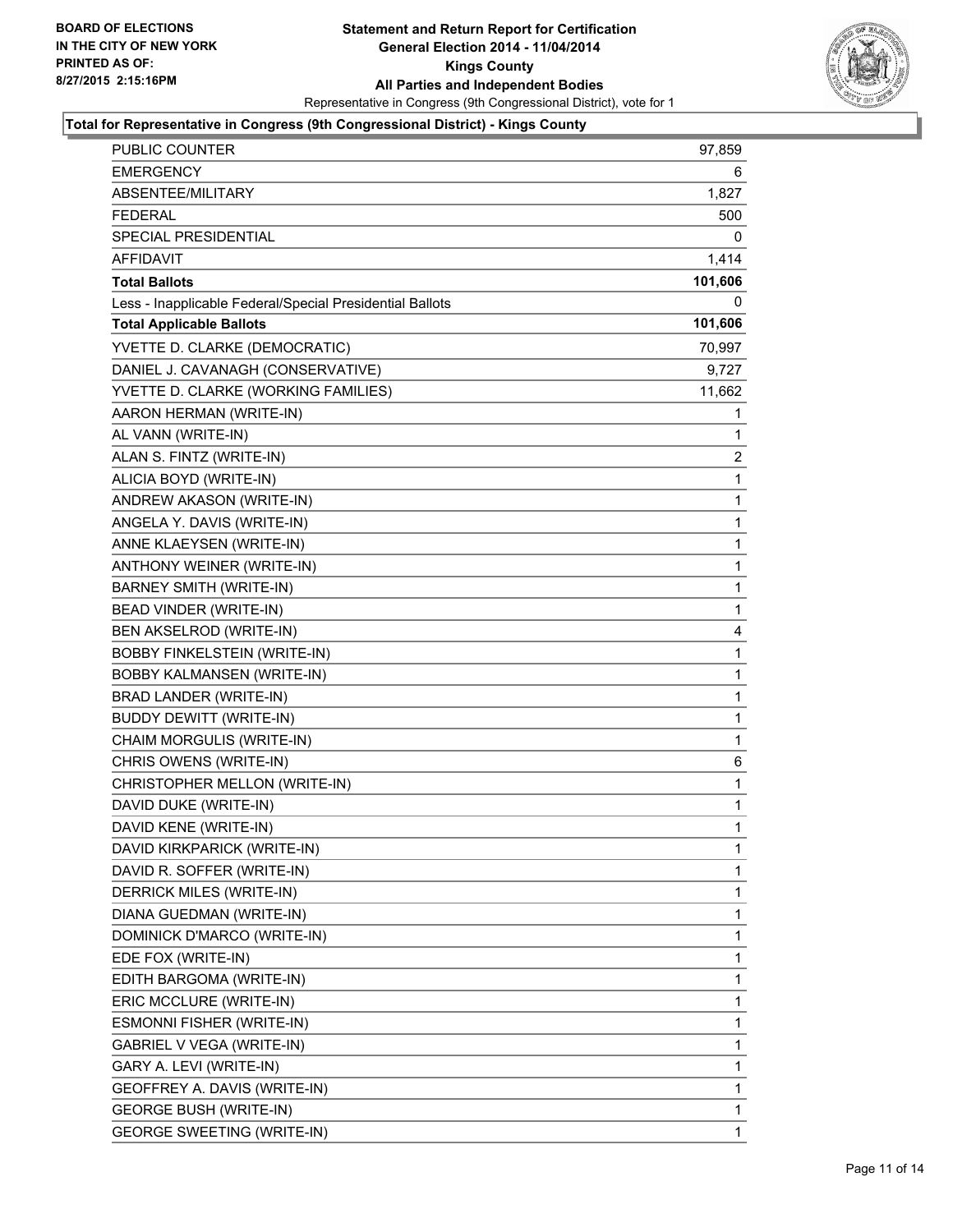

## **Total for Representative in Congress (9th Congressional District) - Kings County**

| 1<br>1<br>$\overline{2}$<br>1<br>1<br>1<br>1<br>1<br>1<br>1<br>1<br>1<br>1<br>1<br>1<br>1 |
|-------------------------------------------------------------------------------------------|
|                                                                                           |
|                                                                                           |
|                                                                                           |
|                                                                                           |
|                                                                                           |
|                                                                                           |
|                                                                                           |
|                                                                                           |
|                                                                                           |
|                                                                                           |
|                                                                                           |
|                                                                                           |
|                                                                                           |
|                                                                                           |
|                                                                                           |
|                                                                                           |
| 1                                                                                         |
| 1                                                                                         |
| 1                                                                                         |
| 1                                                                                         |
| 1                                                                                         |
| 1                                                                                         |
| 1                                                                                         |
| 1                                                                                         |
| 1                                                                                         |
| 1                                                                                         |
| 1                                                                                         |
| 1                                                                                         |
|                                                                                           |
| $\overline{2}$                                                                            |
| 1                                                                                         |
| 1                                                                                         |
| 1                                                                                         |
| 1                                                                                         |
| 1                                                                                         |
| 1                                                                                         |
| 1                                                                                         |
| 1                                                                                         |
| 1                                                                                         |
| 1                                                                                         |
| 1                                                                                         |
| 1                                                                                         |
| 1                                                                                         |
| $\mathbf{1}$                                                                              |
| 1                                                                                         |
|                                                                                           |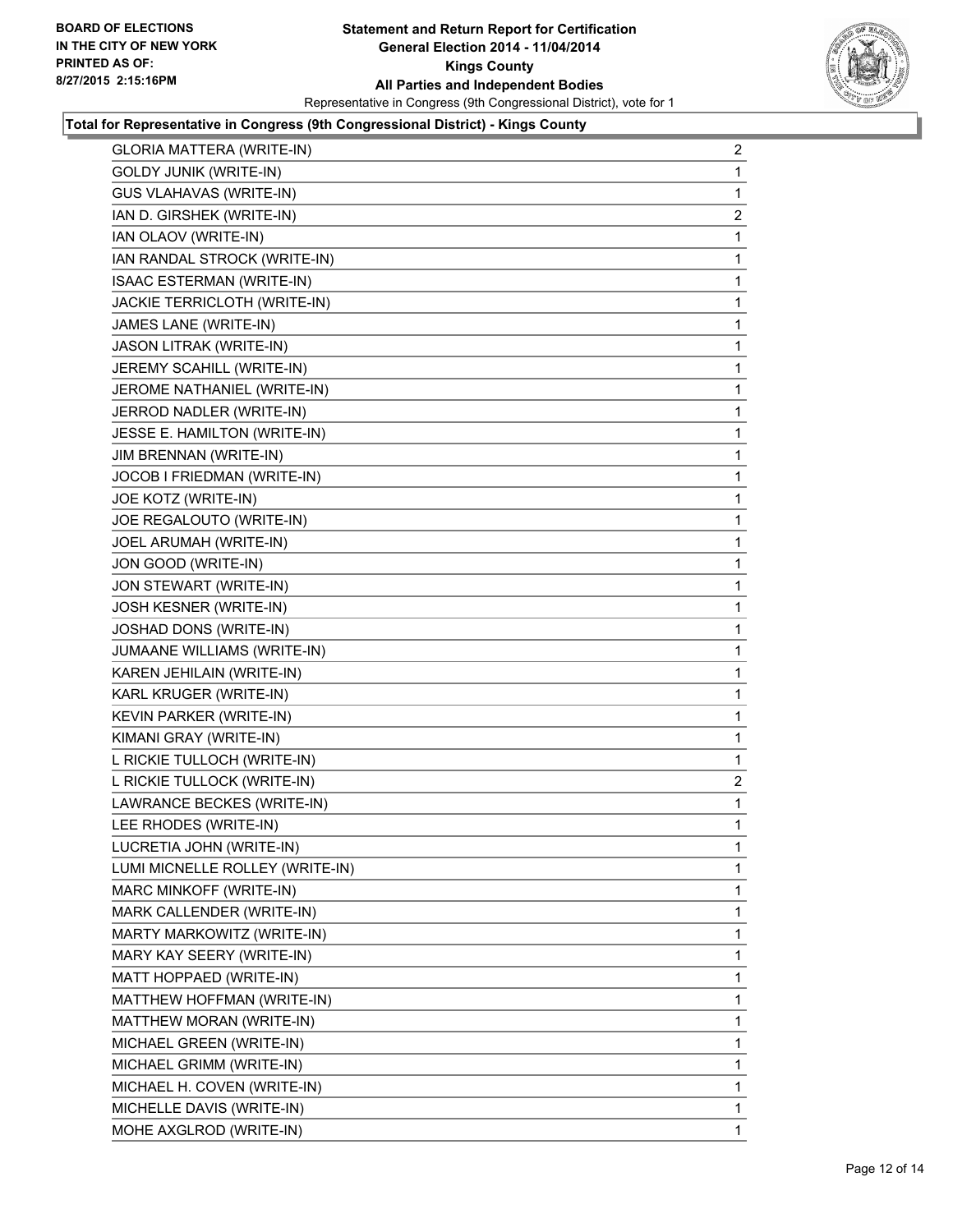

## **Total for Representative in Congress (9th Congressional District) - Kings County**

| MOOREVELL WILLIAMS (WRITE-IN)      | 1            |
|------------------------------------|--------------|
| MOSHE AXELROD (WRITE-IN)           | 1            |
| MOSHE MCKIE KRISBERG (WRITE-IN)    | 1            |
| NIGEL STURGES (WRITE-IN)           | $\mathbf{1}$ |
| OLEG KLEBAN (WRITE-IN)             | 1            |
| PEARL BRADY (WRITE-IN)             | 1            |
| PECK HENDERSON (WRITE-IN)          | 1            |
| PETER LANDON (WRITE-IN)            | 1            |
| PETER LEWIS (WRITE-IN)             | 1            |
| PETER WONG (WRITE-IN)              | $\mathbf{1}$ |
| PHYLLIS ZUNDELL (WRITE-IN)         | 1            |
| QUEST B. FANNING (WRITE-IN)        | 1            |
| RALPH NADER (WRITE-IN)             | 1            |
| RICHARD MICEWICZ (WRITE-IN)        | 1            |
| RICHARD REISMAN (WRITE-IN)         | 1            |
| RIKKI KOHEN (WRITE-IN)             | $\mathbf{1}$ |
| ROBBERT CARROLL (WRITE-IN)         | 1            |
| ROBERT ELSTEIN (WRITE-IN)          | $\mathbf{2}$ |
| ROBERT GIBBONS (WRITE-IN)          | 1            |
| RONALD SPENCE (WRITE-IN)           | 1            |
| SAM NICOLI (WRITE-IN)              | 1            |
| SAMUEL RUBINSTEIN (WRITE-IN)       | $\mathbf{1}$ |
| SAURDRA THOMAS (WRITE-IN)          | 1            |
| SEAN HAUGH (WRITE-IN)              | 1            |
| SHARON CLARKO (WRITE-IN)           | 1            |
| SHIRLEY CHISHOLM (WRITE-IN)        | 1            |
| SID SOLOMON (WRITE-IN)             | 1            |
| SOLOMON ZAFIR (WRITE-IN)           | 1            |
| STEPHEN COLBERT (WRITE-IN)         | 5            |
| STEVE PERRY (WRITE-IN)             | 1            |
| STEVEN E SHOVERS (WRITE-IN)        | 1            |
| THAIANN EDWARDS (WRITE-IN)         | 1            |
| TOM HANKS (WRITE-IN)               | 1            |
| TONY L. GIBSON (WRITE-IN)          | 1            |
| TOUSSAINT L'OVOITURE (WRITE-IN)    | 1            |
| TZV SCHWARTZ (WRITE-IN)            | 1            |
| UNATTRIBUTABLE WRITE-IN (WRITE-IN) | 46           |
| YAACOV SCHAPIRO (WRITE-IN)         | 1            |
| YEUGERY GOLDBERG (WRITE-IN)        | 1            |
| YVETTE MASON (WRITE-IN)            | 1            |
| ZEPHYR TEACHOUT (WRITE-IN)         | 1            |
| <b>Total Votes</b>                 | 92,569       |
| Unrecorded                         | 9,037        |